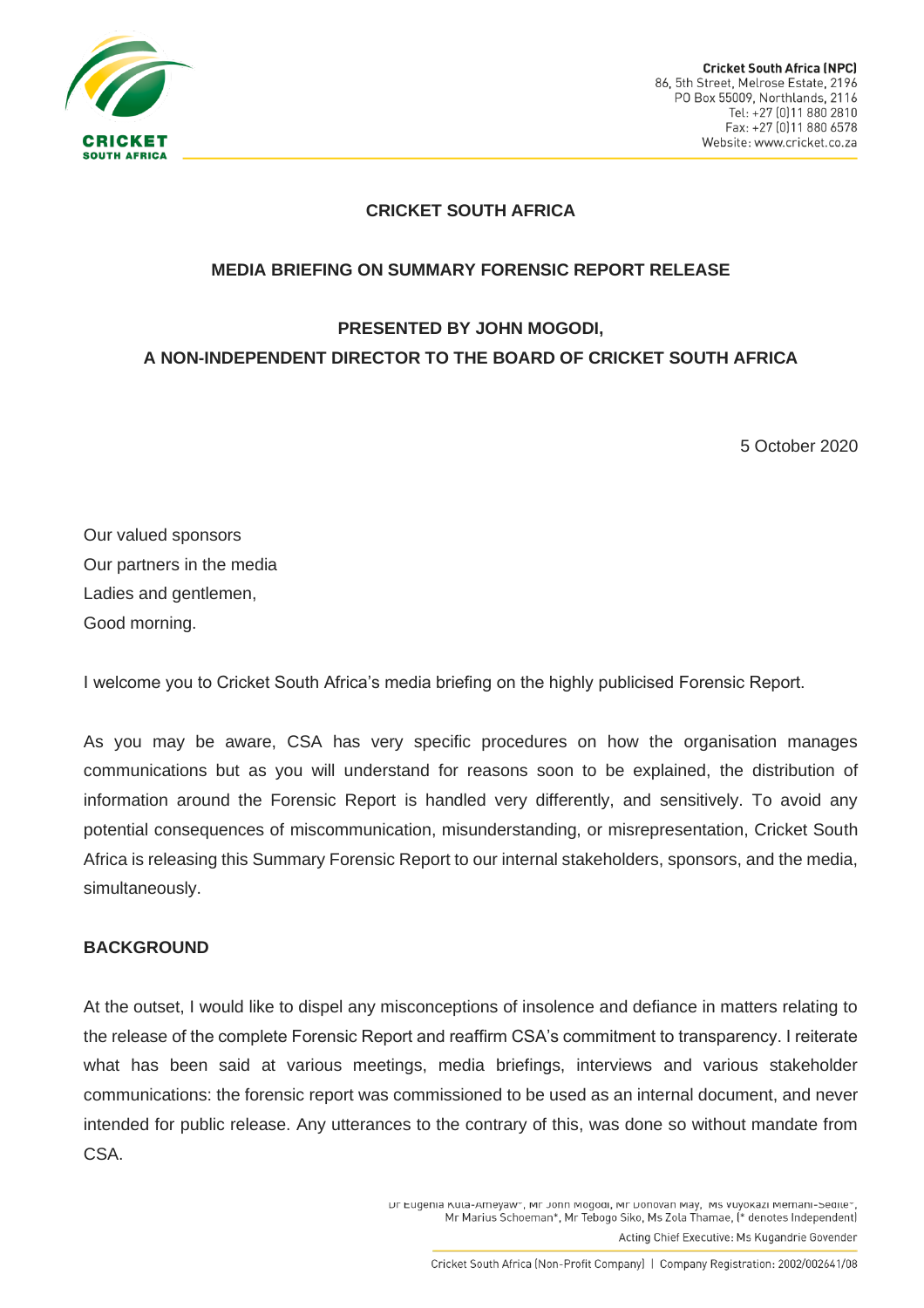

The independent legal opinions that CSA obtained, clearly outlined the potential risks and significant damages the organisation could face, were the full report to be distributed publicly. Before I launch into the summarised details of the report, allow me to explain the rationale behind the legal concerns:

- The Fundudzi Forensic Report released to CSA on 31 July 2020 covers a 48-month period, from 2016 to 2019, and contains extensive information about the organisation, individuals and third parties, which we, as Cricket South Africa, have not been able to investigate, corroborate or clarify in its totality as yet.
	- $\circ$  While we are not claiming the report to be inaccurate, it is important to understand that Fundudzi's forensic analysis is a single-sided report, and not all of the individuals or parties mentioned, have had the opportunity to provide responses to the findings as yet.
	- o For current or potential litigation on matters relating to this report, the identity of certain people or entities will not be not disclosed at this time as such disclosure may cause harm to the interests of that juristic parties or CSA, and could potentially prejudice any legal action that CSA is pursuing or may take accordingly.
		- **The summary report contains footnotes of where certain identities are not being** revealed in the interim.

## **SO, WHY THE CHANGE OF HEART?**

Following requests from the Ministry of Sports, Art and Culture, South African Sports Confederation and Olympic Committee (SASCOC), members of the media, and concerns from sponsors and employees about the contents of the Fundudzi Forensic Report, CSA has, with legal counsel, decided to make a summary forensic report available to all stakeholders, including cricket-loving members of the public, via the media and other distribution channels.

The full forensic report was made available to the CSA Members' Council for inspection, subject to certain conditions related to confidentiality, including the execution of non-disclosure agreements, in line with the protection of the organisation.

In the interest of cricket and to mend relationships, CSA's Members Council, unanimously agreed to make the summary Forensic Report available to all stakeholders, including the Board of CSA and its executives, and thereafter to all interested stakeholders including members of the media.

Importantly, the summary of all findings and recommendations ("Summary Forensic Report") is a direct extract from the Fundudzi Report and has not been amended by CSA's lawyers, save for the matters detailed below.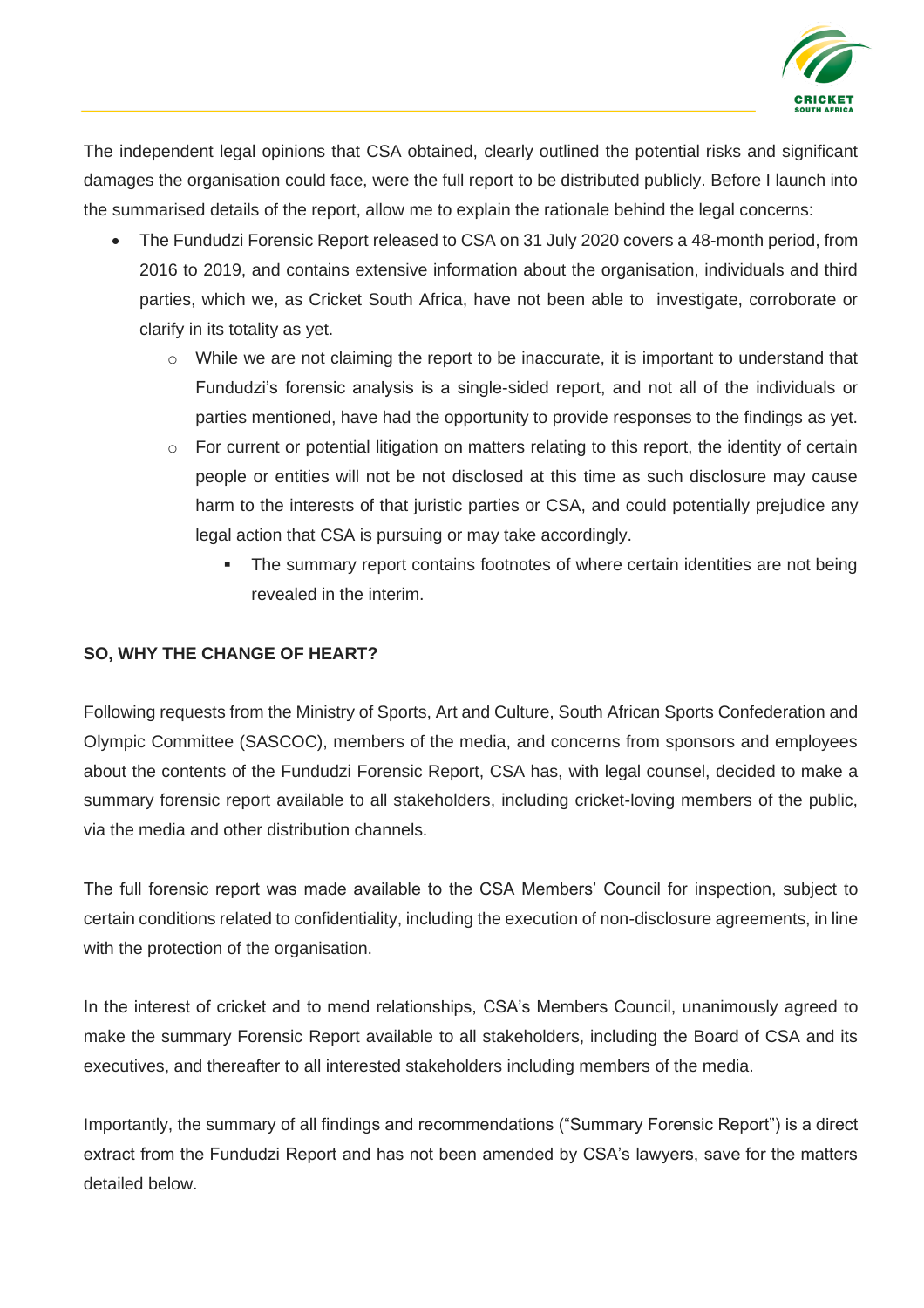

As previously reported, the CSA Board appointed Bowman's Attorneys to assist the independent Audit and Risk Committee members to project manage a legal roadmap to give full effect to all findings and recommendations in the Fundudzi Report and identify matters that require further investigation and or corroboration.

# **INTRODUCTION OF THE FUNDUDZI FORENSIC REPORT**

Upon the suspension and subsequent dismissal of CSA's Chief Executive Officer (CEO), Thabang Moroe, CSA's Cricket Council and its Board Members unanimously agreed to appoint a service provider to conduct an investigation into various governance issues and allegations relating to possible failure of controls and insufficient executive oversight.

Fundudzi Forensic Services (Fundudzi), completed the forensic audit and delivered the 4-year final draft forensic report (period covered January 2016 to December 2019) to the CSA Audit and Risk Committee on 31 July 2020.

The scope and objectives of Fundudzi's investigation was as follows:

- 1. Determine whether CSA Management and Board of Directors adhered to the governance framework;
- 2. Determine whether effective internal controls were in place to prevent or detect material misstatements and other irregularities;
- 3. Determine whether key sub-committees, reasonably relied on management information and applied reasonable levels of professional scepticism to such information before recommending such proposals for approval by the Board;
- 4. Determine whether there were completeness and adherence to key policies, such as:
	- i. Delegation of authority (ensuring adherence to levels of authority);
	- ii. Declaration of conflict of interest;
	- iii. Procurement policy;
	- iv. Enterprise risk management policy;
	- v. Employee expense claims policy;
	- vi. Fraud prevention policy;
	- vii. Asset management policy;
	- viii. Cell phone policy;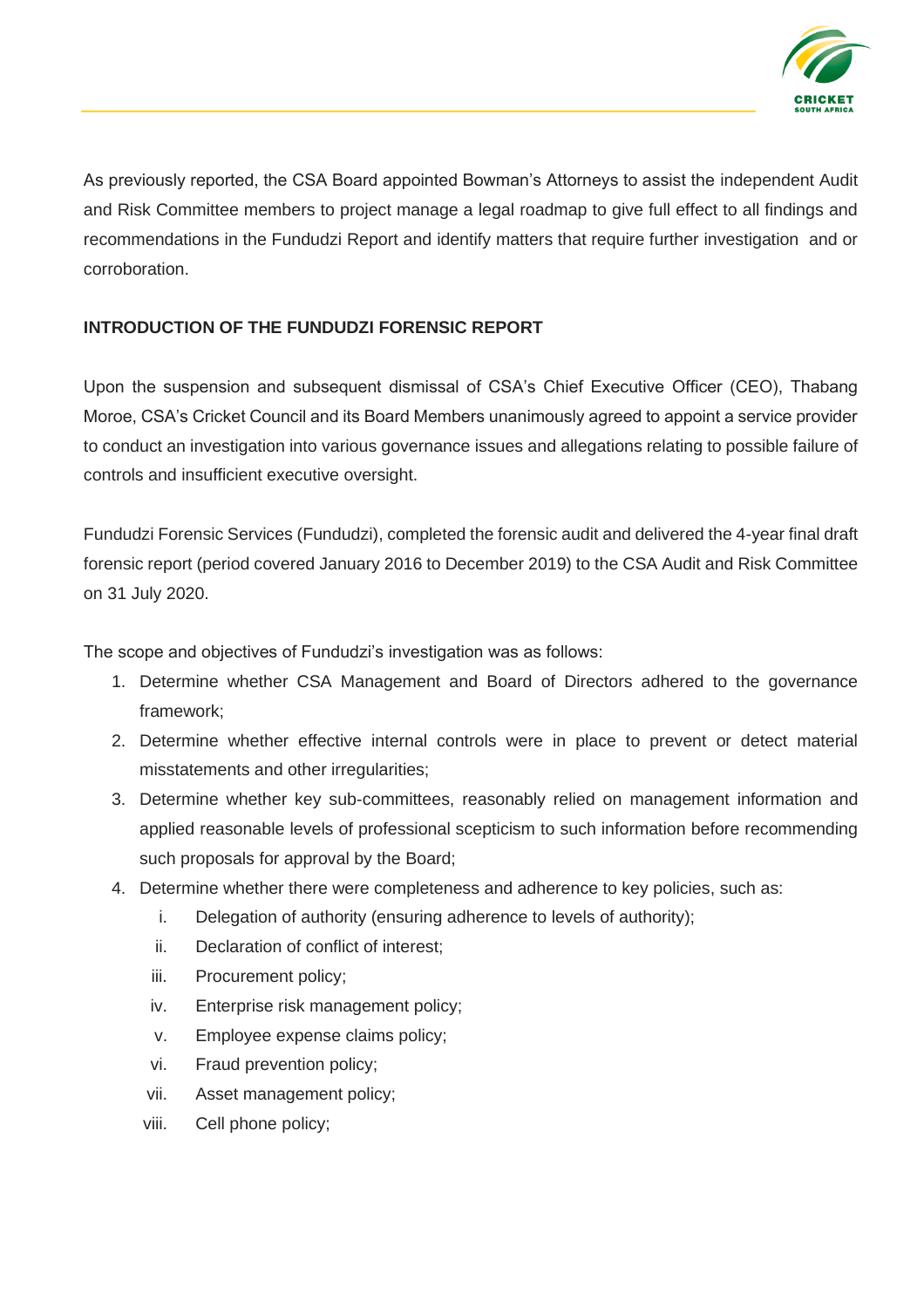

- 5. Determine the completeness and correctness of management reports over the last twelve (12) months;
- 6. Determine whether CSA's funds were used for intended purposes;
- 7. Determine whether decisions were made in the interest of CSA; and
- 8. Provide feedback on allegations against Thabang Moroe (Moroe).

Fundudzi prepared an investigation report containing, inter alia, various findings, conclusions and recommendations (the Final Draft Forensic Report).

The full Forensic Report touched on roughly 20 themes/areas of concern:

- 1. Revocation of media accreditation.
- 2. Relationship with SACA.
- 3. Allegations of non-responsiveness by CSA.
- 4. Appointment of 'Service Provider X'1.
- 5. Step-in rights at WPCA.
- 6. Step in rights at NWC.
- 7. Framework Agreement entered into between GSC and CSA.
- 8. Production Agreement entered into between GSC and CSA.
- 9. Expenditures relating to CSA credit cards.
- 10. Extending loans to affiliates / unions.
- 11. Effectiveness of internal controls.
- 12. Examining payments related to tax and VAT liability.
- 13. Structure of the Board.
- 14. Fraud detection and prevention.
- 15. Value-In-Kind sponsorships.
- 16. Organisational design.
- 17. Appointment of Chantel Moon as Head of HR.
- 18. Reviewing policies.
- 19. Review of key procurement contracts.
- 20. NSA Vulindlela Agreements.

The Fundudzi Report was used in the proceedings to discipline Moroe, who was subsequently dismissed. The conduct of Moroe is dealt with extensively in the Forensic Report, and many of the recommendations are to act against him.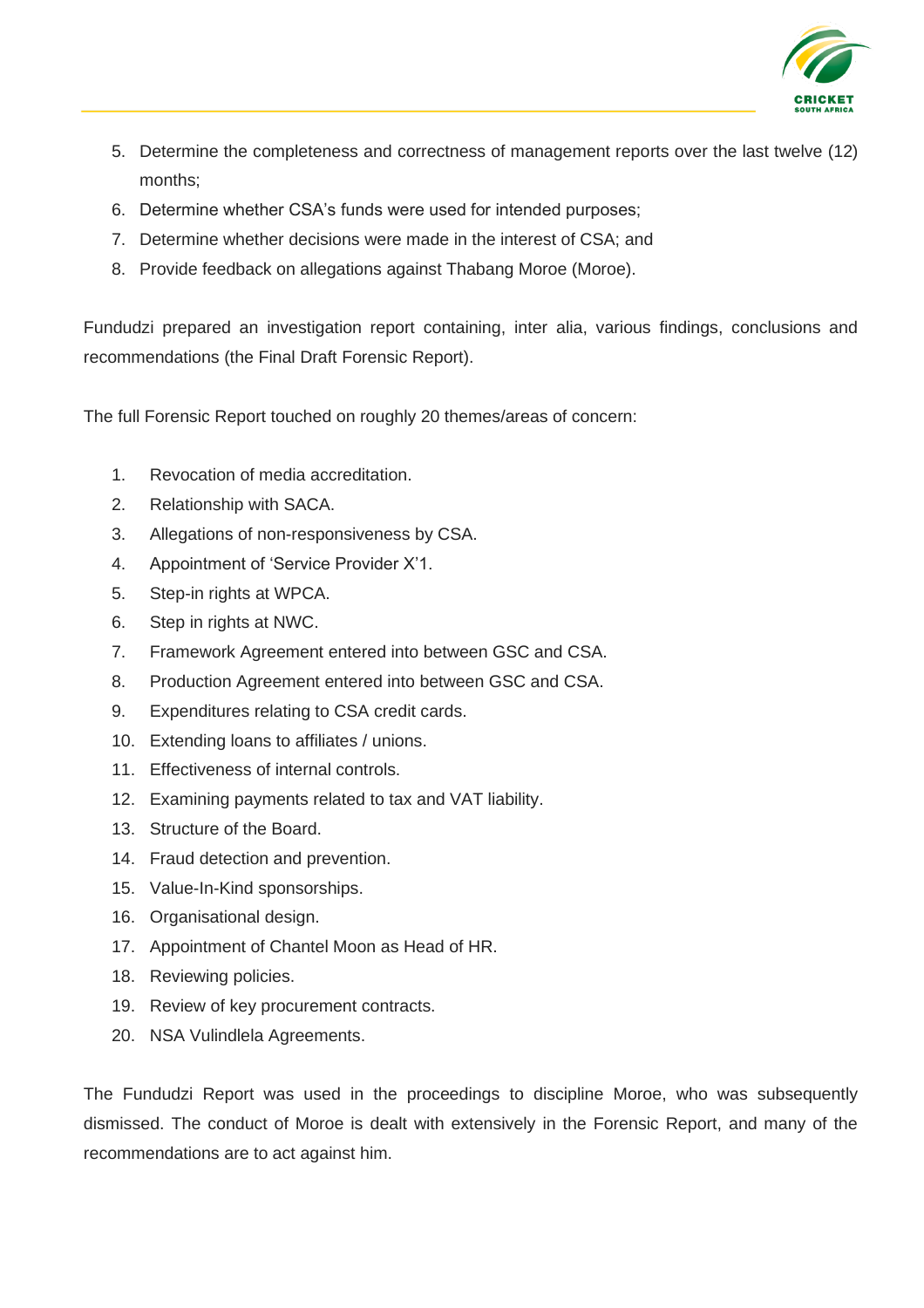

While the Summary Forensic Report contains all the detailed information, we summarise some of the key findings below for easy reference:

### **1. Revocation of media accreditation.**

Instituting disciplinary action against Moroe for the revocation of media accreditation which contravened section 76(3)(b) of the Companies Act, clause 2.1 of the CSA Code of Conduct and Clause 4.1 of his employment contract.

Review and update CSA Media Guidelines Policy and Protocols as well as the CSA Accreditation Policy to outline the processes to be followed in addressing an impasse between CSA and Media.

### **2. Relationship with SACA.**

That CSA Board considers instituting disciplinary action against Moroe for failure to protect the interest of CSA in that he failed to ensure that SACA was paid timeously.

#### **3. Allegations of non-responsiveness by CSA.**

The fact that Board members had to intervene in operational matters indicates that Management and/or Moroe failed to respond to SACA accordingly.

#### **4. Appointment of 'Service Provider X'1.**

Instituting disciplinary action against Moroe for:

- $\circ$  failing to follow procurement processes in the appointment of 'Service Provider X'; and
- $\circ$  failing to act in the best interest of CSA in terms of Section 76(3)(b) of the Companies in that he caused CSA to pay 'Service Provider X' R3 019 244.82 without following Procurement Policies and Procedures.
- o Register a criminal case in terms of Section 34 of the Prevention and Combating of Corrupt Activities Act 12 of 2004.
- o Obtain legal advice regarding the desirability to institute legal action to recover funds paid to 'Service Provider X' in view of no evidence of delivery of services.

#### **5. Step-in rights at WPCA.**

That the CSA Board considers instituting disciplinary action against Moroe for the following:

o Failing to act in good faith and for a proper purpose and in the best interests of the company in terms of section 76(2) of the Companies Act in that he withheld information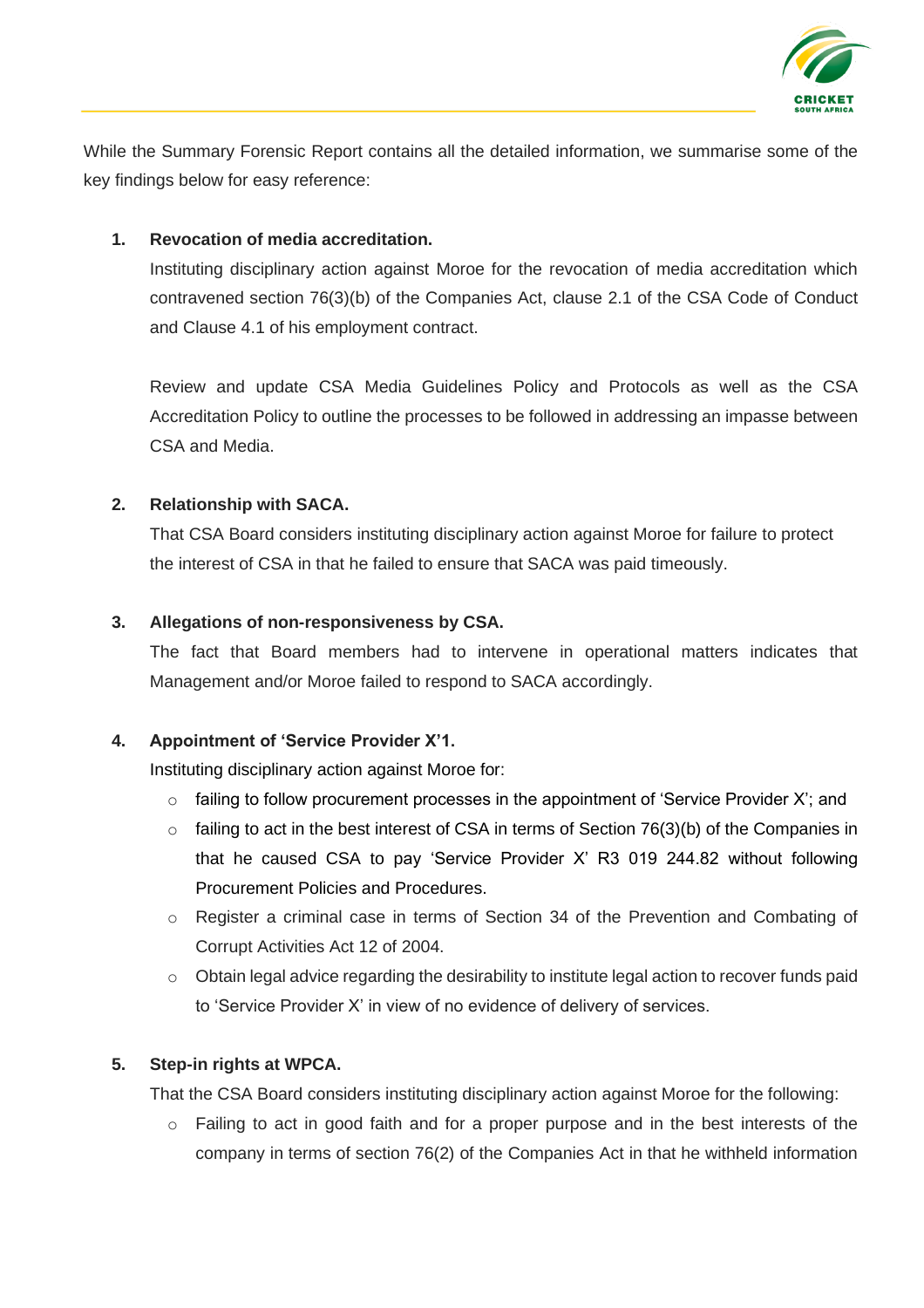

relating to the signing of the lease agreement as well as the withdrawal of the suspension letter by Stefanutti Stocks;

- $\circ$  Failing to comply with clause 12.4.2 of the MoI which required that the Board shall as soon as possible after determining that action is required to be taken by the Company as contemplated in clause 12.4.1, notify the Affiliate Member or Associate Member in writing thereof;
- o Failing to exercise step-in rights with immediate effect as he only informed WPCA of the decision to step-in on 21 September 2019 (14 days later) in a letter dated 20 September 2019;
- o Failing to act with integrity in that he failed to inform the CSA Board of the change in the trigger and that the CPUT lease agreement had been signed;
- o Failing to act with the degree of care, skill and diligence that may reasonably be expected of a person carrying out the same functions in relation to the company as carried out by him having his general knowledge, skill and experience in terms of section 76(3)(c) of the Companies Act by not informing the Board of the signing of the CPUT lease agreement and withdrawal of the suspension notice by Stefanutti Stocks; and
- $\circ$  failing to take the lead in ensuring that the Board's directive was implemented without delay in terms of Section 66 of the Companies Act; and
- $\circ$  For causing the CSA to incur costs in the amount of R565 000.00 relating to the arbitration matter against WPCA which costs could have been avoided had he exercised due care, skill and diligence as expected of a director.

### **6. Step in rights at NWC.**

The CSA Board considers instituting disciplinary action against Moroe for:

- $\circ$  failing to ensure that the NWC kept and provided audited financial statements for the period of two years 2016/17 and 2017/18; and
- o failing to obtain Board approval for the extension of the Administrator period beyond six months.

# **7. Framework Agreement entered into between GSC and CSA.**

Instituting disciplinary action against Moroe for:

 $\circ$  Failing to act in good faith and for a proper purpose in terms of Section 76(3)(a) of the Companies Act in that he did not inform FinCom and the Board that the due diligence on GSC was not conducted;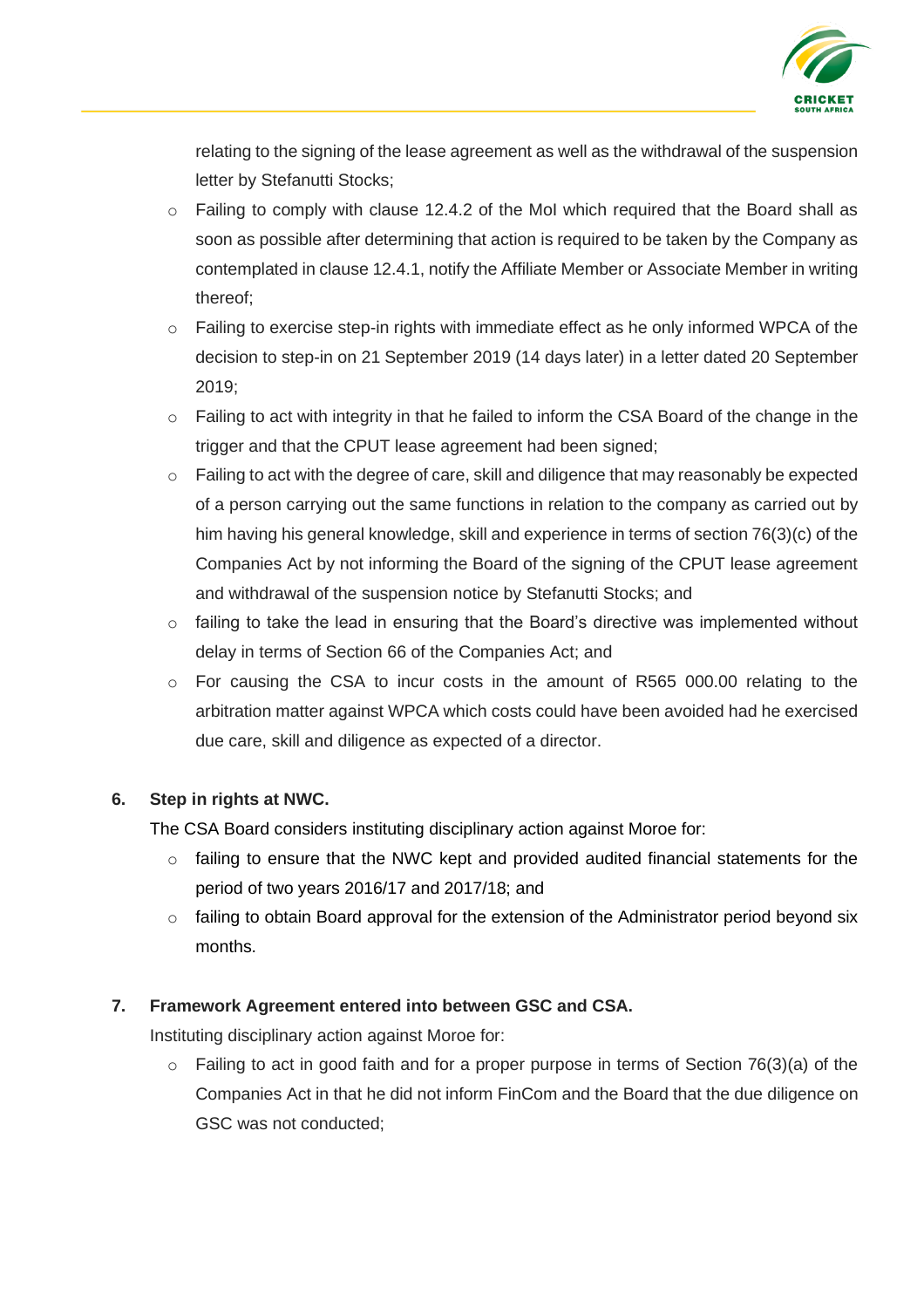

- $\circ$  Failing to act in the best interest of CSA in terms of Section 76(3)(b) of the Companies Act by not ensuring that the due diligence was conducted, and the Bank Guarantee was obtained; and
- o Failing to act with the degree of care, skill and diligence that may be reasonably expected of a person carrying out the same function in relation to the company in terms of Section 76(3)(c) of the Companies Act in that:
	- He failed to show leadership by ensuring that the risk identified by Manning were properly addressed;
	- He failed to ensure the FinCom and Board's instructions were complied with in relation to the provision of due diligence report;
	- He failed to ensure the FinCom and Board take decisions based on properly presented and complete information; and
	- He failed to ensure that CSA does not suffer losses or potential losses flowing from GSC's failure to fulfil its obligations in instances where their bank guarantee was not obtained.
- o Instituting disciplinary action against Appiah for failure to exercise due care and skill expected from a reasonable person in a similar position in that he failed to ensure that FinCom and the Board's instructions were complied with in relation to the provision of the due diligence report.

### **8. Production Agreement entered into between GSC and CSA.**

Instituting disciplinary action against Moroe for:

- $\circ$  Failing to act in good faith and for a proper purpose in terms of Section 76(3)(a) of the Companies Act in that he as he was aware or ought to have been aware that the RFP for Production Services included a matching rights clause as the RFP was sent to him by Appiah and Becker;
- $\circ$  Failing to act in the best interest of CSA in terms of section 76(3)(b) of the Companies Act in finalising the appointment of GSC;
- o Failing to act with the degree of care, skill and diligence that may be reasonably expected of a person carrying out the same function in relation to the company in terms of Section 76(3)(c) of the Companies Act in that he in that he was aware or ought to have known that the 2018 Production Agreement between CSA and GSC did not include any matching rights clause; and
- $\circ$  Failing to exercise due care, skill and diligence in terms of Section 76(3)(c) of the Companies in finalizing the appointment of GSC Act in that he ought to have identified the risk of possible litigation against CSA by unsuccessful bidders.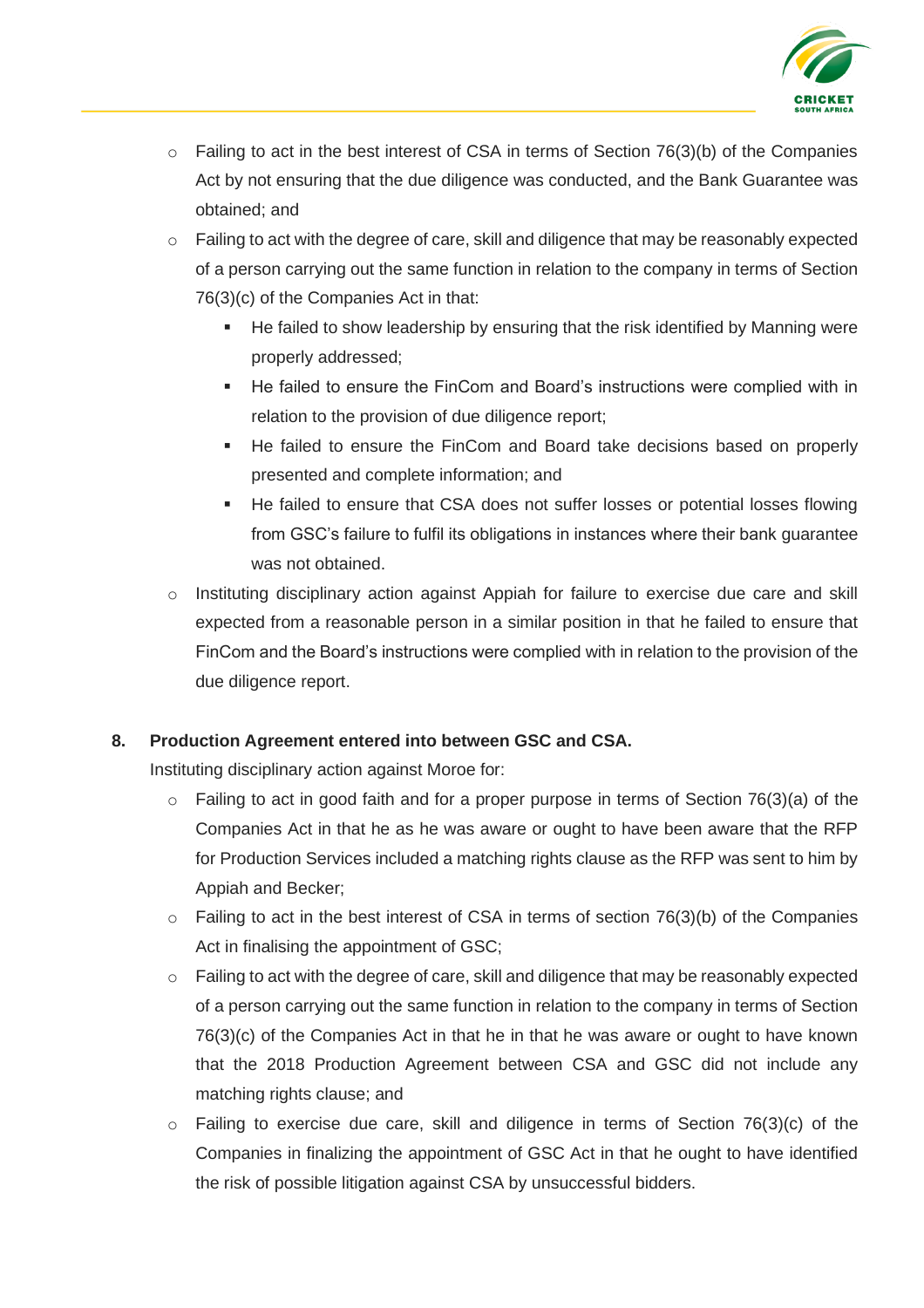

# **9. Expenditures relating to CSA credit cards.**

- o Approve a detailed Credit Card Policy.
- o Provide guidelines relating to expenditure on alcohol in terms of the approved Credit Card Policy.
- o Provide guidelines relating to the use of credit cards for travelling expenses in terms of the approved Credit Card Policy.
- o Limit the allocation of credit cards to the CEO and CFO.
- o Centralise procurement of goods and services as provided for in the SCM policy.
- o Keep a register of all clothing items distributed to CSA staff and stakeholders to ensure that the items are distributed to the correct recipients.
- o Institute disciplinary action against Moroe for failing to ensure that CSA has an approved Credit Card Policy, which resulted in the inappropriate use of CSA s funds.

### **10. Extending loans to affiliates / unions.**

- o Amending the composition of the Board to include more Independent Directors in order to ensure independence and objectivity in respect of matters relating to Affiliates.
- o Review the Delegation of Authority document and the Financial Assistance to Affiliates and Associate Members Policy relating to FinCom's authority to approve loans to affiliates.

### **11. Effectiveness of internal controls.**

- o Commencing with the process of nomination of candidates to fill the independent nonexecutive director vacancies.
- $\circ$  Ensure that the appointment of independent non-executive directors in is line with Companies Act and the CSA MOI.
- $\circ$  Review the nomination Committees TOR to determine whether it is desirable for the chair of the Board to be a member of the Committee.

### **12. Examining payments related to tax and VAT liability.**

o The Report contain no express recommendations in relation to the examination of payments related to tax and VAT liability.

### **13. Structure of the Board.**

o Commencing with the process of nomination of candidates to fill the independent nonexecutive director vacancies.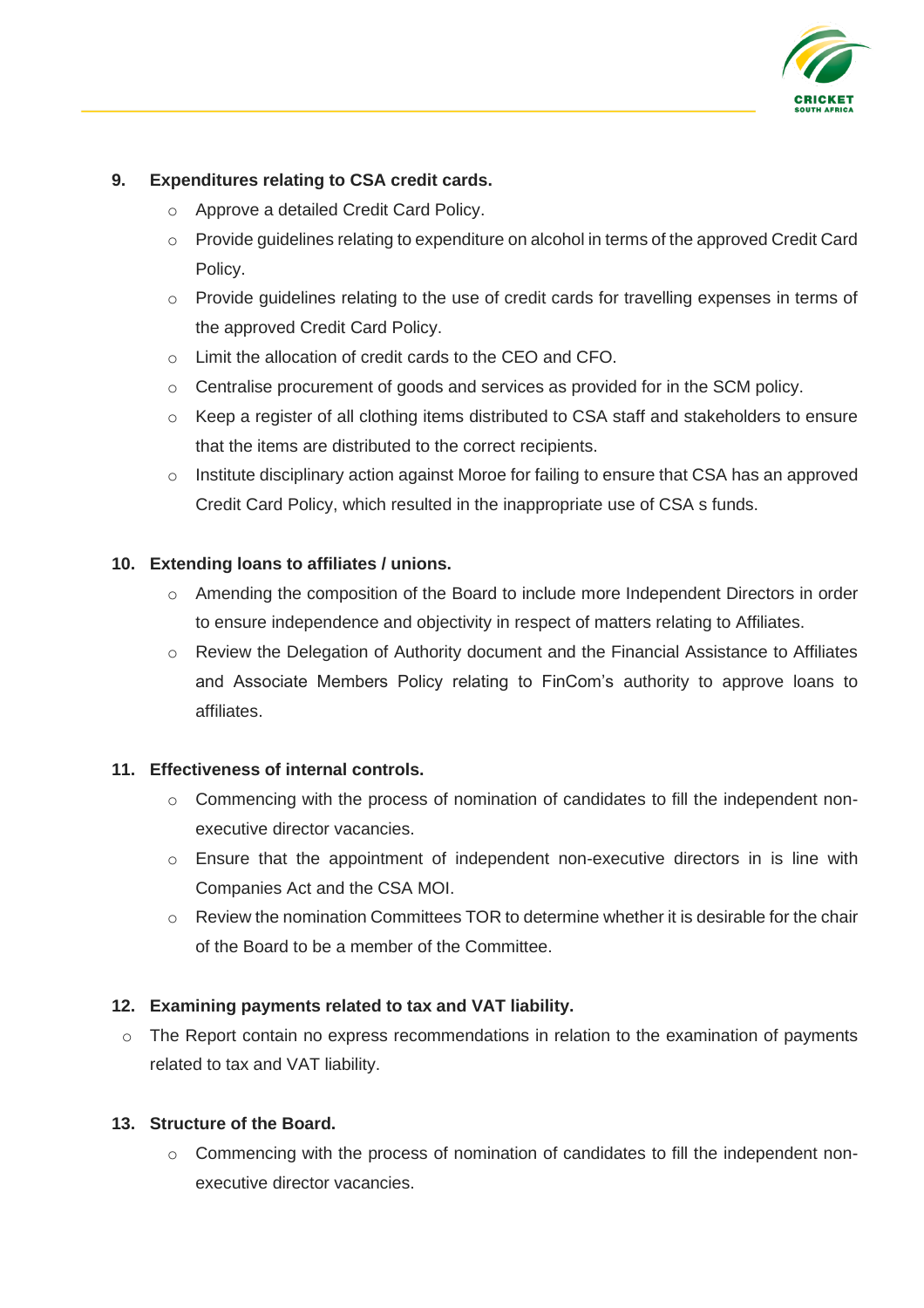

- o Ensure that the appointment of independent non-executive directors in is line with Companies Act and the CSA MOI.
- $\circ$  Review the nomination Committees TOR to determine whether it is desirable for the chair of the Board to be a member of the Committee.

## **14. Fraud detection and prevention.**

- o CSA to consider conducting detailed investigations into the following allegations:
	- Allegations of mismanagement at 'Cricket Club A' in Mpumalanga; and
	- Allegations of illegal practices taking place at 'Cricket Union B'

# **15. Value-In-Kind (VIK) sponsorships.**

- o Develop a VIK policy or guideline.
- $\circ$  Ensure that there is centralised control and management of the VIK products.
- o Keep a detailed register of items distributed to CSA staff and various team members in respect of VIK products

# **16. Organisational Design (OD).**

Fundudzi were further not able to compare how the current CSA OD looks like versus the OD Project recommendation as not all positions (as per the approved OD) have been filled.

### **17. Appointment of Chantel Moon as Head of HR.**

- o Advertise and fill the position of HR Manager/Head of HR as per the approved OD structure.
- o Institute disciplinary action against Moroe for:
	- **Contravening paragraph 3.4.2 of the SCM policy in the appointment of Moon;**
- $\circ$  Failing to act in the best interest of CSA in terms of section 76(3)(b) on the Companies Act in that he caused CSA to pay People Link R1 699 335 for the period August 2019 to April 2020 without following procurement processes; and
- o Failing to act with the degree of care, skill and diligence that may be reasonably expected of a person carrying out the same function in relation to CSA in terms of Section 76(3)(c) in that he appointed People Link without following procurement processes.

### **18. Reviewing policies.**

o Instituting disciplinary action against Moroe for failing to ensure that procurement processes were followed in the appointment of NSA Vulindlela.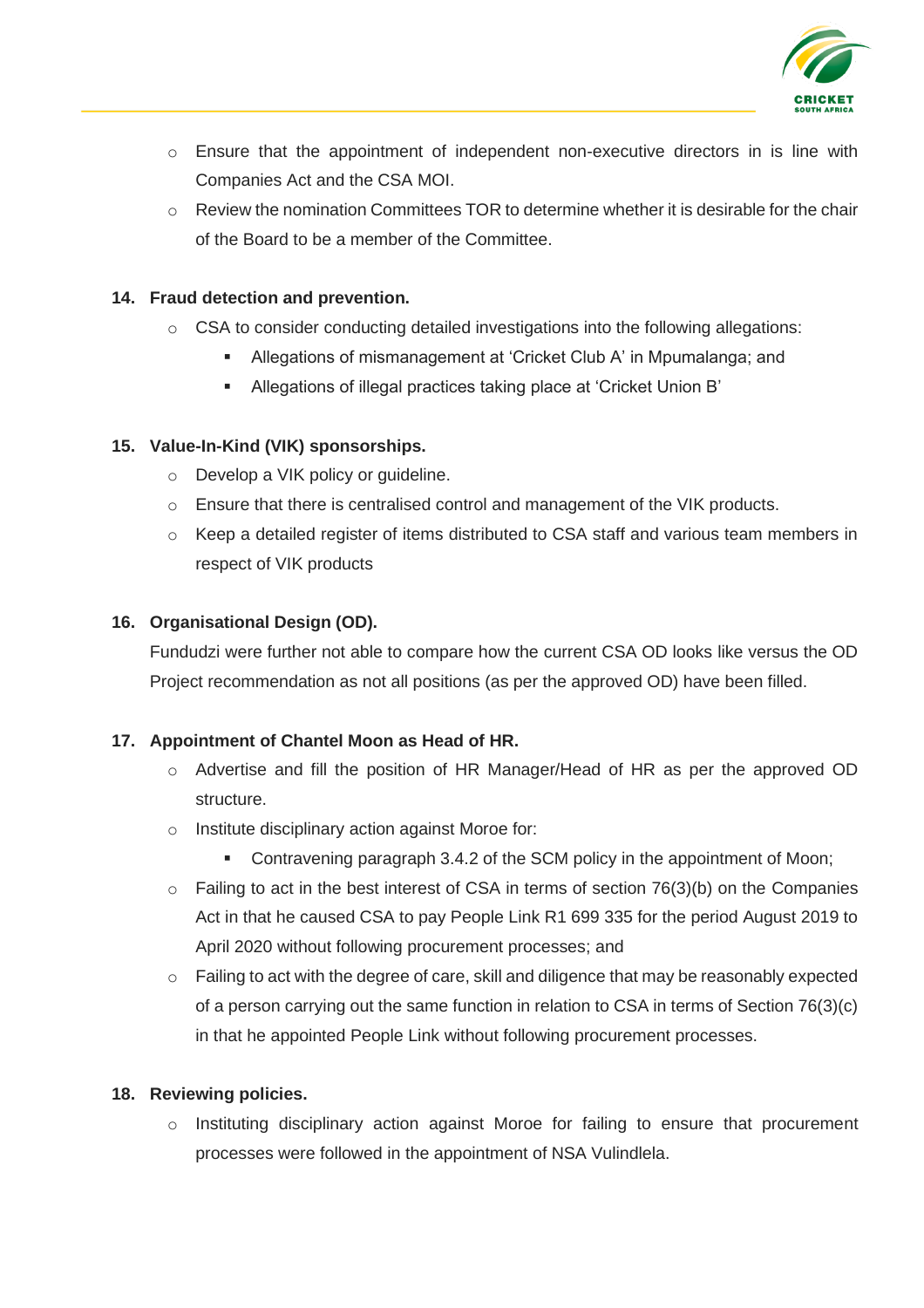

- o Update the Procurement Policy and Procedure to clarify that deviation must be done prior to entering into a contract with a supplier as opposed to CSA ratifying minor breaches of procurement policies after the fact (entering into a contract or placing an order with a service provider).
- $\circ$  A tender process should be followed in the future in relation to the appointment of security related service provider to ensure that CSA benefits from obtaining competitive bids.

# **19. Review of key procurement contracts.**

o Fundudzi could not determine whether procurement processes had been followed in the procurement of goods and services in terms of the top 40 contracts due to lack of documentation.

### **20. NSA Vulindlela Agreements.**

- o Instituting disciplinary action against Moroe for failing to ensure that procurement processes were followed in the appointment of NSA Vulindlela.
- o Update the Procurement Policy and Procedure to clarify that deviation must be done prior to entering into a contract with a supplier as opposed to CSA ratifying minor breaches of procurement policies after the fact (entering into a contract or placing an order with a service provider).
- $\circ$  A tender process should be followed in the future in relation to the appointment of security related service provider to ensure that CSA benefits from obtaining competitive bids.

Having highlighted the Fundudzi concerns, Cricket South Africa has already taken action on many of the findings and recommendations of the forensic report and has further engaged Bowmans to detail a roadmap to address:

- What further actions will be taken by CSA,
- Who will be responsible for these actions, and
- When they are expected to be completed.

Once consensus has been reached by the Board and Bowmans the detailed roadmap will be presented to the Members Council and other key stakeholders. A third-party assurance provider will be appointed to provide stakeholders with assurance that the required actions have been taken.

The current Bowmans Draft roadmap recommends the following key areas to be considered by the Members Council: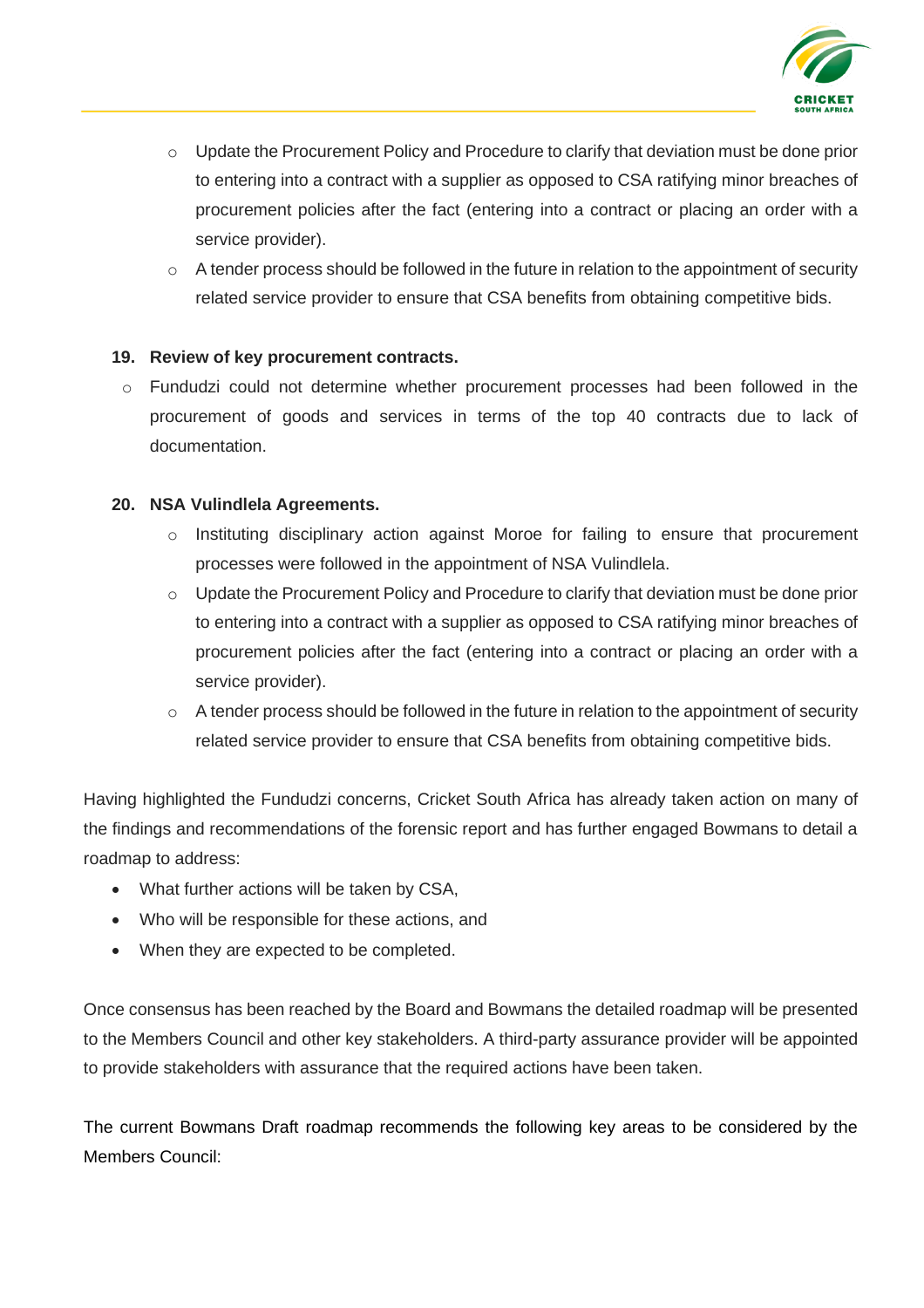

- o Appoint an independent director as the Chairperson of the Board, and ensure that the appointed person has the skills required;
- $\circ$  Ensure that the MOI and related governance processes lead to the appointment of a Board with a significant range of skills to perform, with a majority of Board members who are not members of the Members Council or participants in the member structures;
- $\circ$  Separate the Members Council and its workings from CSA through amendment of the MOI and bolstering the constitutional documents of the Members Council so that regulation of Members happens at that level;
- o Ensure that the Board of CSA can always constitute a Nominations Committee and appoint Directors to fill casual vacancies quickly (noting that the Members Council appoints the Board at General Meetings and retains strong influence at that level);
- $\circ$  Take steps to ensure that the Members Council fulfils its role by resolving the geographical alignment issues;
- o Clarify the roles, responsibilities of each type of member, i.e., Affiliate Members, Ancillary Members etc., the membership requirements and the regulations governing such membership including, but not limited to, the impact of failure by each member to adhere/comply with the membership requirements;
- $\circ$  Review the terms of the MOI relating to step-in rights to learn from the experiences in the Western Province and North West step-ins as detailed in the Fundudzi Report;
- $\circ$  Deal in the MOI with the consequences of the failure of Members to comply with provisions such as the current 10.9, and provide that Members adhere to appropriate governance requirements before they can exercise their rights pursuant to the MOI.

# **Bowmans further recommends that the following urgent steps are concluded before the 2020 Annual General Meeting scheduled for the 5th of December 2020:**

We recommend that the following matters be dealt with:

- Internal disciplinary proceedings against many employees mentioned in the Fundudzi Report are either ongoing or completed.
- The evidence in regard to other employees of CSA mentioned in the Fundudzi Report should be brought to the attention of the Board and delegated to the Human Resource and Remuneration Committee or another appropriate governance structures to brief external legal counsel to advise on possible disciplinary action, and assist with the taking of such appropriate disciplinary action, where necessary.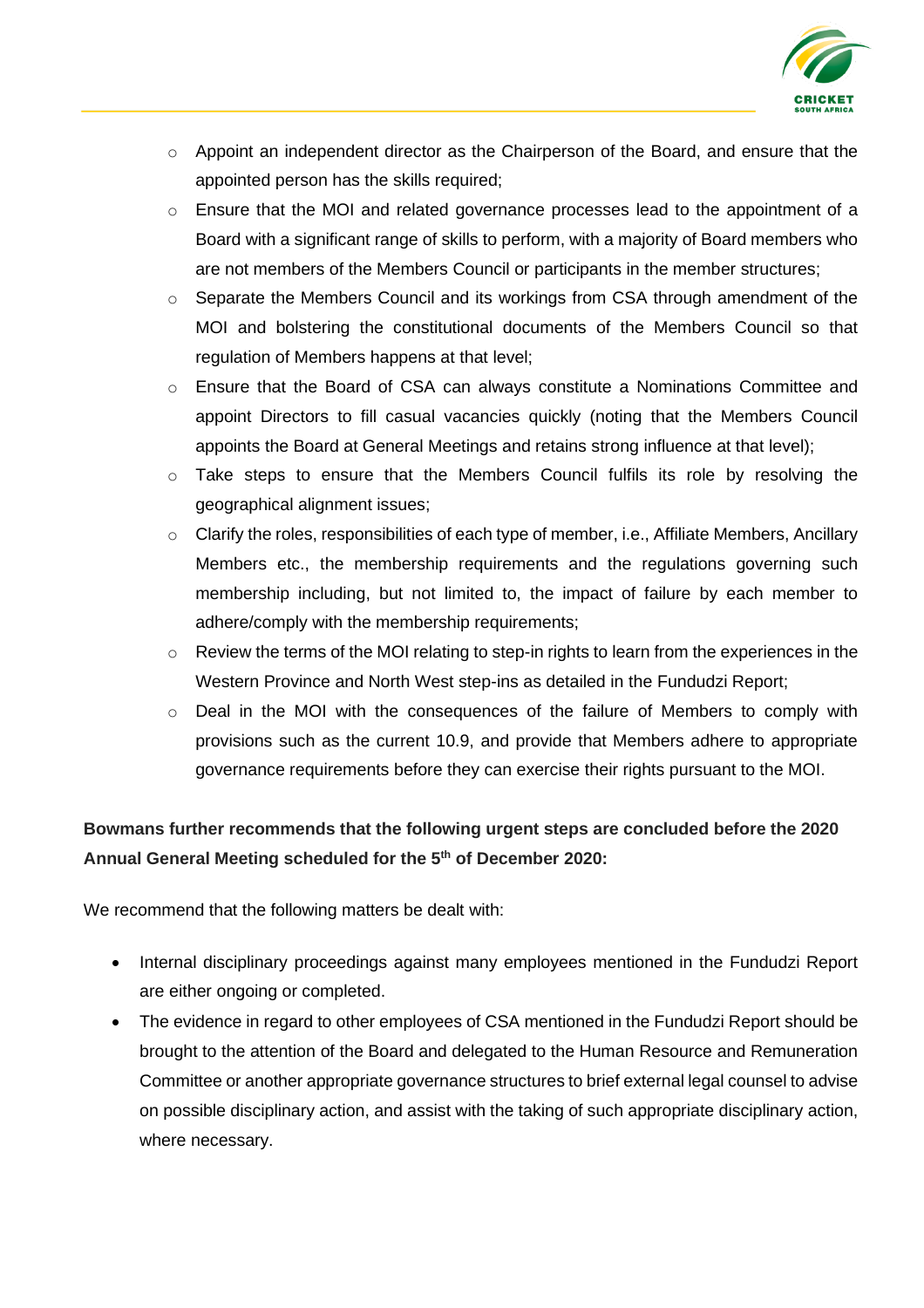

- Given the steps taken against many other employees, the Board needs to take, and be seen to be taking, a consistent approach against all CSA employees in respect of whom the Fundudzi Report identifies allegations of serious misconduct;
- In addition to the disciplinary proceedings referred to above, the provisions of the Fundudzi Report relating to the Western Province and North West Steps-Ins (5.12) and the Framework Agreement between GSC and CSA (5.13), should be referred for legal opinion to determine if action should be taken against any external parties to recover funds for CSA.
- The recommendations in regard to the appointment by CSA of a certain service provider named in the Fundudzi Report should be followed – a legal opinion should be obtained regarding recoveries of the amounts paid by CSA, and the relevant notifications under the Prevention of Organised Crime Act, 1998 made;
- Management of CSA should be instructed to develop an appropriate credit card policy for approval by the Board, including clear guidelines on the procurement of travel, purchases of alcohol and clothing with credit cards.
- In addition, further investigation should be undertaken on whether to take steps to recover any amounts due to CSA through the unlawful use of credit cards; Management of CSA should review and update CSA Media Guidelines and Protocols, and the CSA Accreditation Policy to outline the processes to occur when an impasse happens (Board approval required for certain actions).
- The process of the necessary appointments for the Internal Audit and Risk position should be commenced immediately, and management should conduct the process under the guidance of the independent directors on the ARComm.
- Management of CSA should be instructed to prepare a draft Value-In-Kind policy for approval by the Board, and should confirm the measures taken to ensure that there is centralised control and management of products and a register of items distributed to staff and team members.
- A collaborative team with representation from Members' Council and Board has been appointed by Members' Council to work in consultation with external Legal Advisors to review the CSA Memorandum of Incorporation. This Task Team submitted a total of 19 key in principle proposals to Members' Council and approved principles have been applied in drafting of a new MOI which will be reviewed by the MOI Review Task Team. It is envisaged that new MOI will be lodged with CIPC and approved by 23 October 2020 in order to be adequately prepared for the AGM.

Following the recommendations regarding contracting with a major third party security provider, management of CSA should be requested to update the Procurement Policy and Procedure to clarify that any deviation from the policy must be applied prior to any contract being entered into, as opposed to CSA ratifying breaches after the fact.